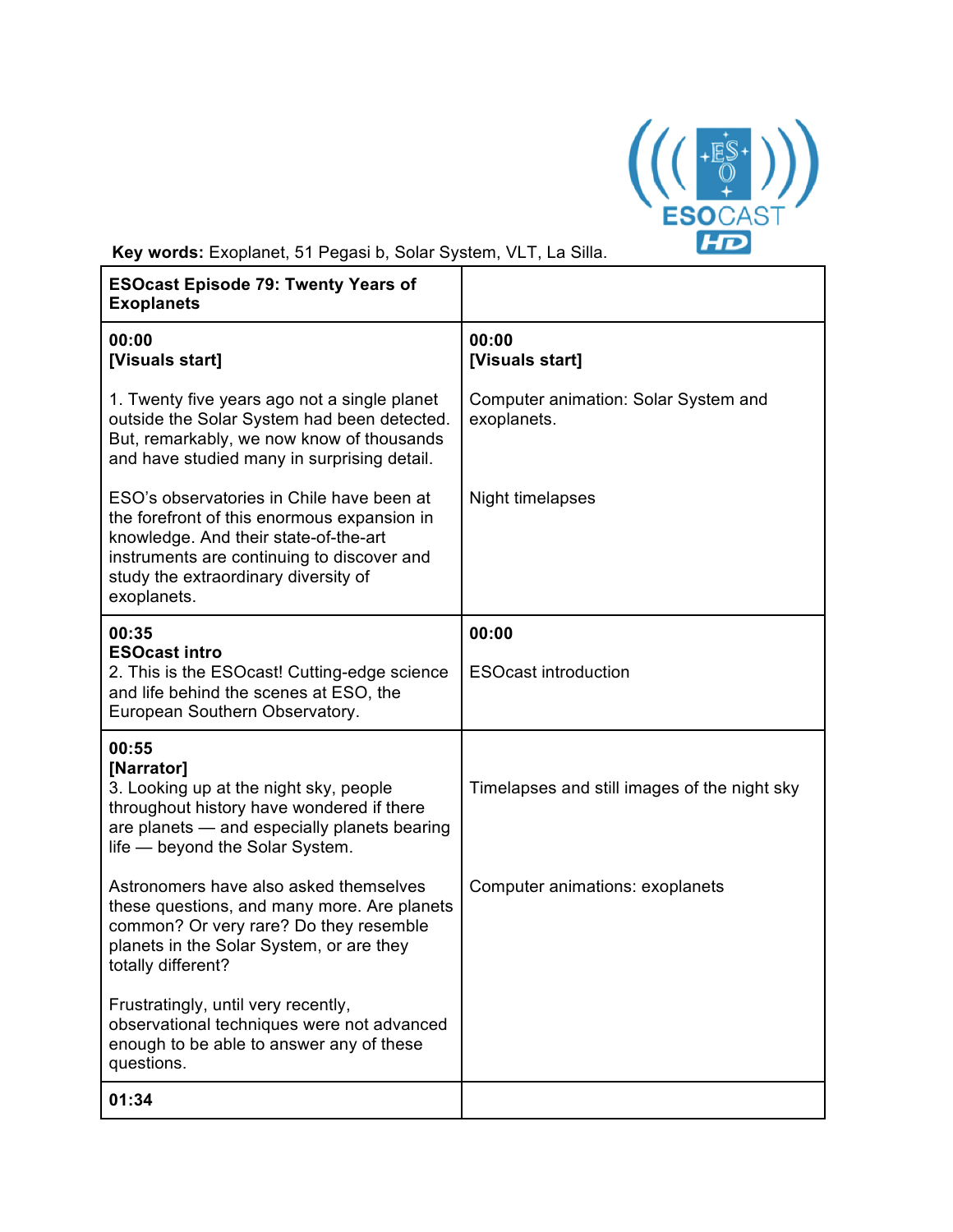| [Narrator]<br>4. But in 1995, this changed overnight. The<br>first exoplanet orbiting a Sun-like star was<br>detected.                                                          | Timelapse of the ESO 3.6-metre telescope      |
|---------------------------------------------------------------------------------------------------------------------------------------------------------------------------------|-----------------------------------------------|
| The monumental discovery was made by<br>Geneva-based astronomers Michel Mayor<br>and Didier Queloz around the star 51 Pegasi.                                                   | Still image of Michel Mayor and Didier Queloz |
| The exoplanet, named 51 Pegasi b, has<br>around half the mass of Jupiter and travels<br>around its parent star in just over four Earth<br>days.                                 | Computer animation: 51 Pegasi b               |
| But this was only the beginning.                                                                                                                                                |                                               |
| The initial trickle of discoveries became a<br>flood. Thousands of exoplanets have since<br>been detected i n a huge variety of sizes and<br>orbits.                            |                                               |
| Many of these discoveries have been made<br>by ESO's observatories in Chile.                                                                                                    |                                               |
| 02:26<br>[Narrator]<br>5. But the hunt for exoplanets is a<br>challenging one. These alien worlds hide in<br>the shadows, giving off little or no light of<br>their own.        | Computer animation: exoplanets                |
| Any light that they do emit is swamped by the<br>overwhelming brilliance of their parent star.                                                                                  |                                               |
| However, advanced observational methods<br>can be used to spot these elusive<br>exoplanets.                                                                                     |                                               |
| 02:51<br>[Narrator]<br>6. The weak gravitational pull of an exoplanet<br>in orbit causes its parent star to wobble back<br>and forth.                                           | Computer animation: radial velocity tracking  |
| This tiny motion causes a small shift in the<br>star's spectrum, which extremely sensitive<br>spectrographs such as ESO's HARPS can<br>detect through radial velocity tracking. |                                               |
| 03:11                                                                                                                                                                           | Videos and still images of HARPS.             |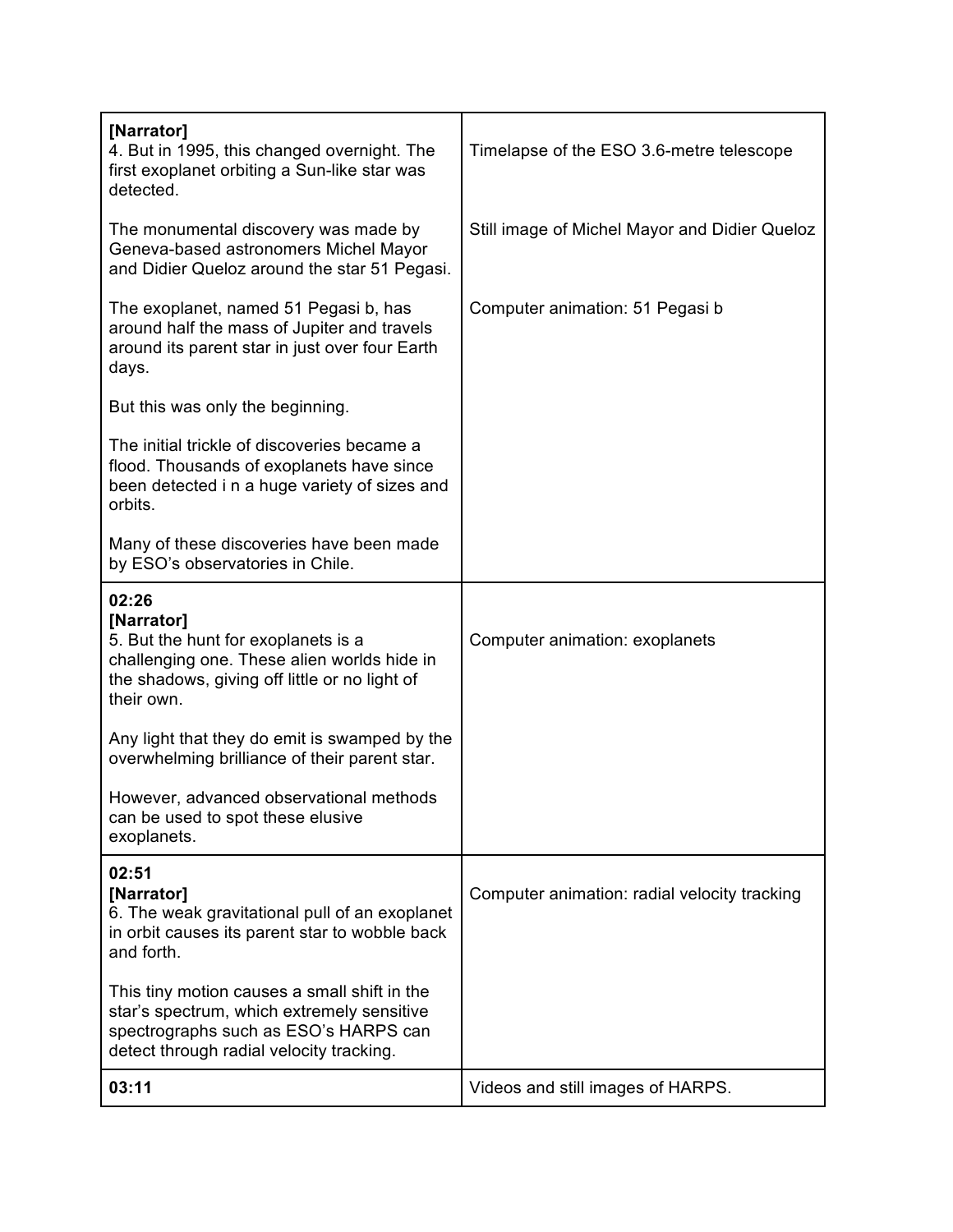| [Narrator]<br>7. HARPS, installed on the ESO 3.6-metre<br>telescope at the La Silla Observatory, is the<br>world's foremost exoplanet hunter. It's the<br>most successful finder of low-mass<br>exoplanets to date.  | Computer animations: HD10180 planetary<br>system                        |
|----------------------------------------------------------------------------------------------------------------------------------------------------------------------------------------------------------------------|-------------------------------------------------------------------------|
| In 2010, the instrument discovered the<br>richest planetary system yet. The system,<br>located over 120 light-years away around the<br>Sun-like star HD 10180, contains at least five<br>exoplanets.                 |                                                                         |
| There is also tantalising evidence that two<br>more planets may be present in this system,<br>one of which would have the lowest mass<br>ever found.                                                                 |                                                                         |
| 03:57<br>[Narrator]<br>8.                                                                                                                                                                                            | Computer animations: planetary transit                                  |
| Planetary transits can also be utilised by<br>astronomers to indirectly detect distant<br>worlds.                                                                                                                    |                                                                         |
| When an exoplanet passes in front of its<br>parent star - as seen from the Earth - it<br>blocks a small fraction of the star's light from<br>our view.                                                               |                                                                         |
| This creates a dip in the brightness of the<br>star which can be measured. In addition to<br>determining the size of an exoplanet,<br>planetary transits can reveal the composition<br>of an exoplanet's atmosphere. |                                                                         |
| 04:31<br>[Narrator]<br>9. The atmosphere around a super-Earth<br>exoplanet was analysed for the first time by<br>astronomers using the Very Large<br>Telescope.                                                      | Timelapses of the Very Large Telescope<br>Computer animations: GJ 1214b |
| The planet, which is known as GJ 1214b,<br>was studied as it passed in front of its parent<br>star and starlight passed through the planet's<br>atmosphere.                                                          |                                                                         |
| This starlight revealed that the planet's<br>atmosphere is either mostly water in the form                                                                                                                           |                                                                         |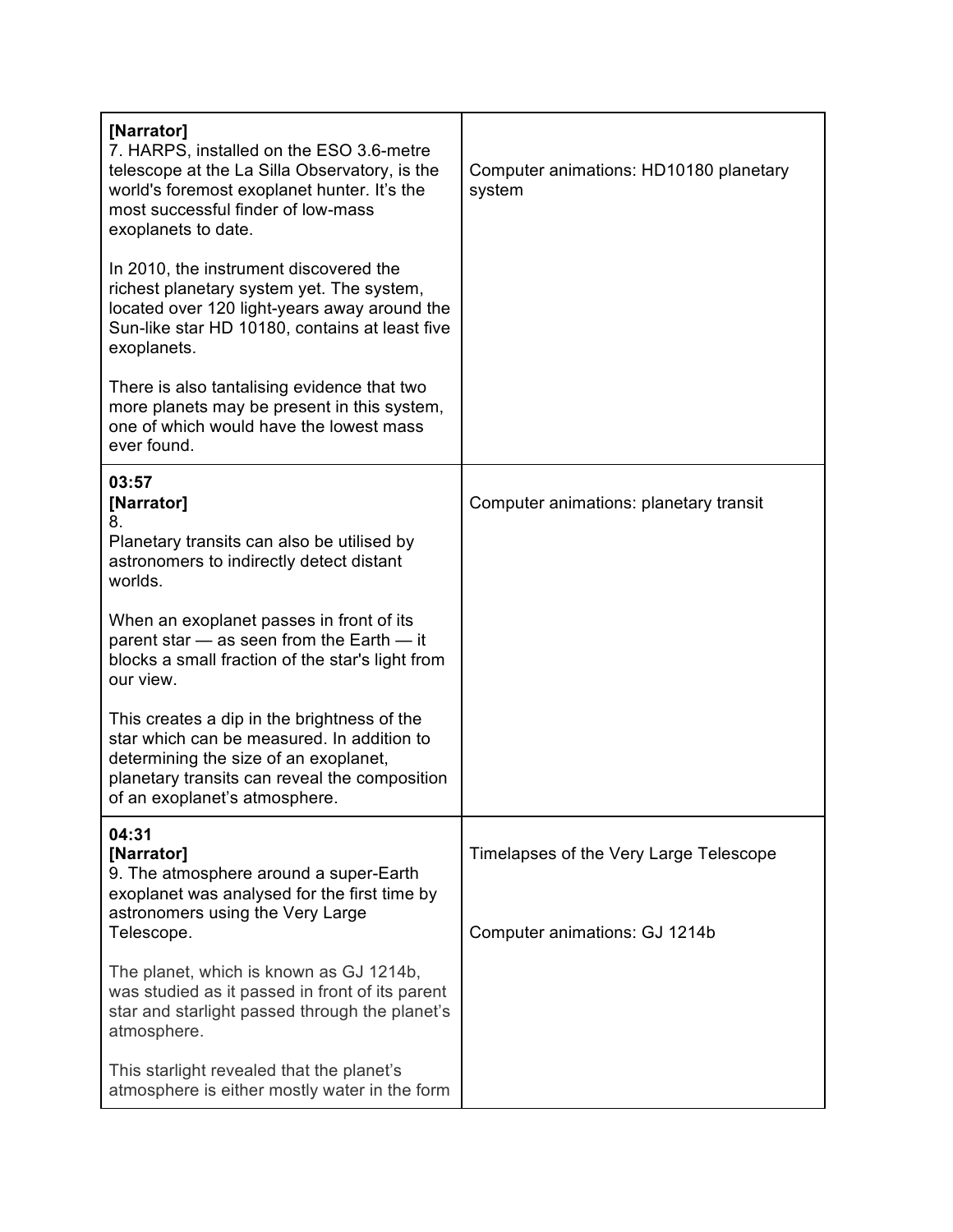| of steam, or is dominated by thick clouds or<br>hazes.                                                                                                                                                                   |                                                                                                                        |
|--------------------------------------------------------------------------------------------------------------------------------------------------------------------------------------------------------------------------|------------------------------------------------------------------------------------------------------------------------|
| 05:05<br>[Narrator]<br>10. Directly observing an exoplanet is a<br>monumental feat, but one that was first<br>achieved by ESO.                                                                                           | Timelapses of the Very Large Telescope<br>Still image of 2M1207b                                                       |
| The Very Large Telescope obtained the first-<br>ever image of a planet outside the Solar<br>System.                                                                                                                      |                                                                                                                        |
| 2M1207b is five times more massive than<br>Jupiter. It orbits a failed star - a brown dwarf<br>- at a distance 55 times larger than the<br>Earth to the Sun.                                                             |                                                                                                                        |
| 05:35<br>[Narrator]<br>11. ESO's telescopes are equipped state-of-<br>the-art instruments, but to remain at the<br>forefront of exoplanet research, ESO has<br>recently commissioned two new instruments<br>for the VLT. | Timelapse of the ESO 3.6-metre telescope<br>Video of the intertior of a Unit Telescope of<br>the Very Large Telescope. |
| SPHERE is able to find and study faint<br>planets masked by the glare of their host<br>stars.                                                                                                                            | Still image of ESPRESSO                                                                                                |
| And in the near future, the ESPRESSO<br>spectrograph will arrive at the VLT, where it<br>will surpass HARPS.                                                                                                             |                                                                                                                        |
| 06:07<br>[Narrator]<br>12. The European Extremely Large<br>Telescope, which is currently under<br>construction in Chile, will take the hunt for<br>exoplanets even further.                                              | <b>Computer animations: European Extremely</b><br>Large Telescope                                                      |
| Once operational, this 39-metre telescope<br>could detect Earth-like planets and possibly<br>evidence of alien biospheres.                                                                                               |                                                                                                                        |
| 06:29<br>[Narrator]<br>13. The search for planets outside the Solar<br>System constitutes a key element of what is<br>possibly the greatest question of all: is there                                                    | Computer animations: exoplanets                                                                                        |